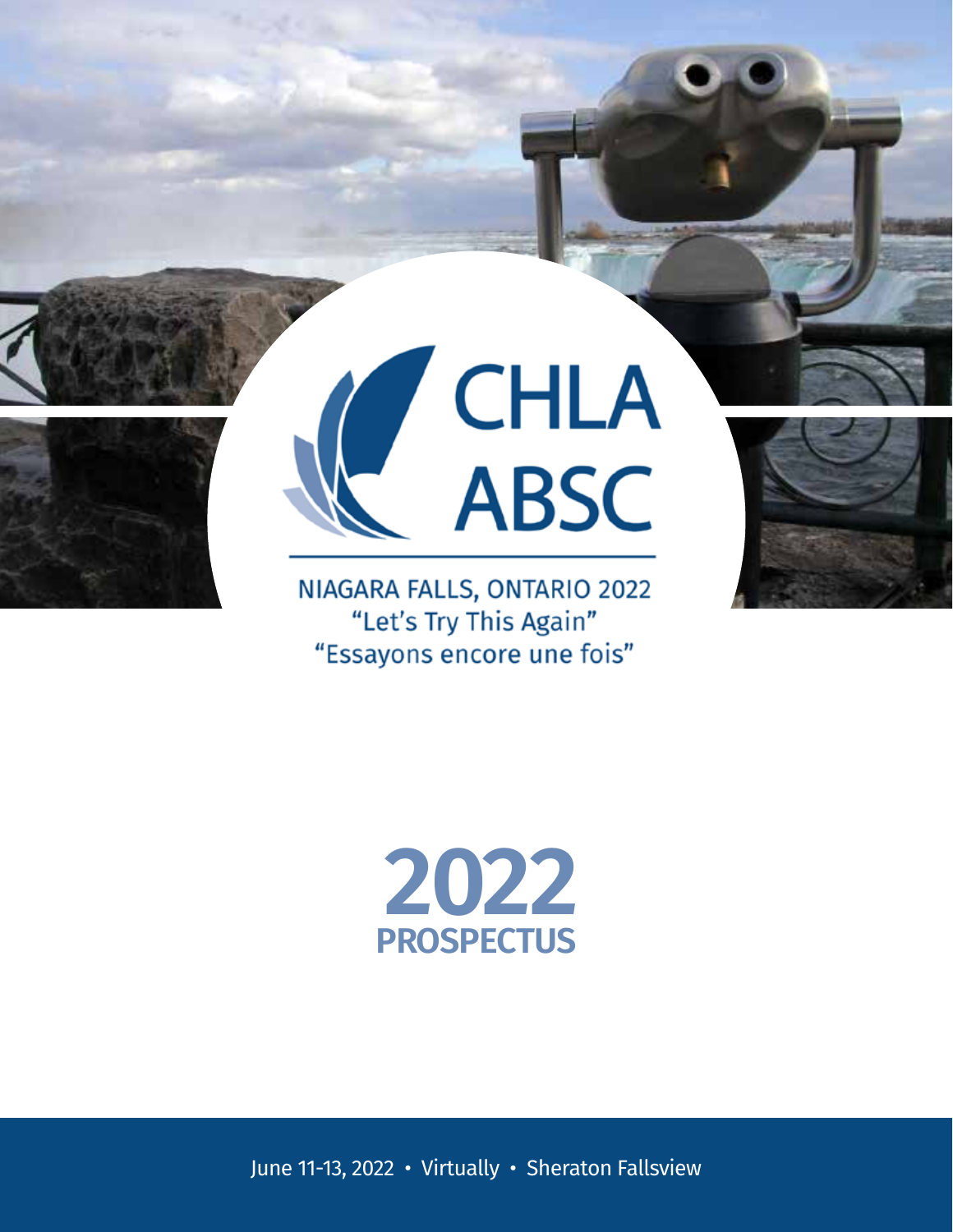

## **OUR EVENT**

The Canadian Health Libraries Association/Association des bibliothèques de la santé du Canada (CHLA/ABSC) is a professional organization of approximately 300 individuals in the health sciences library/information management field across the country. The Annual Conference is the main event in Canada for its members to convene and exchange information relevant to health information and library practice.

## **NETWORKING ACTIVITIES**

This year's conference will take place at the Sheraton Fallsview in Niagara Falls, Ontario on June 11-13, 2022. This three-day event will include an array of educational and information sharing, such as: continuing education workshops, an opening reception, plenary and concurrent sessions, poster presentations, vendor updates, exhibitor booths, networking activities, refreshment and lunch breaks, as well as an awards banquet and after party. Additionally, all educational sessions will be hosted virtually.



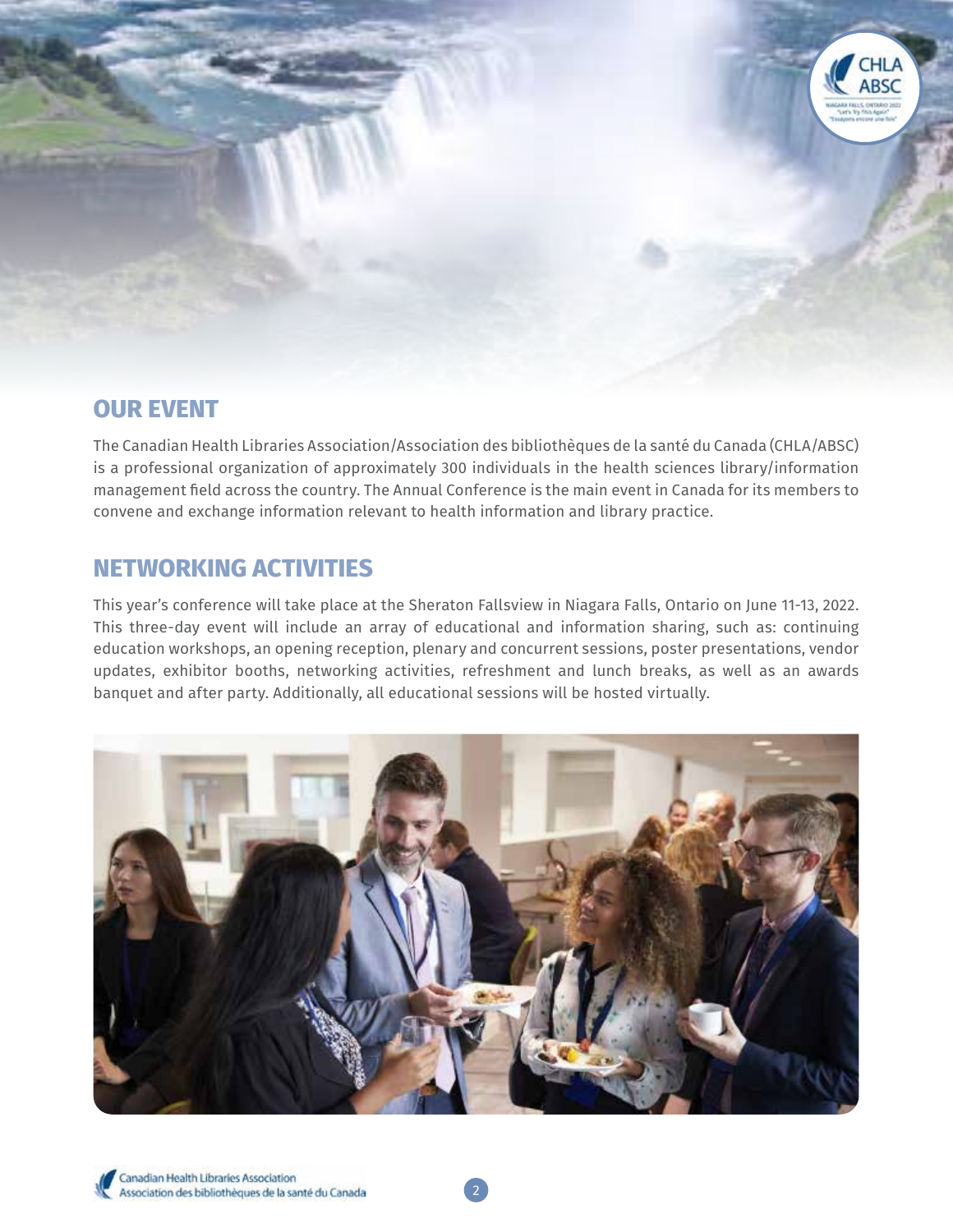## **PLEASE JOIN US!**

A welcoming Exhibit Hall featuring vendor and sponsor booths is an essential element of the conference program, and dedicated time is built into the program so that attendees can meander through the exhibits. Face-to-face interaction with Canadian health information professionals provides an exciting opportunity for you to increase awareness of your company's products and services and solicit feedback from key decision makers who represent a wide variety of academic, health care, and professional organizations. The Exhibit Hall will be located in the Sheraton on the Falls Convention Centre.

"Connecting with vendors and learning about new resources are key reasons why I attend CHLA!"

*Comment from OVHLA member and past conference attendee*



# **Sign up Online coming soon!**



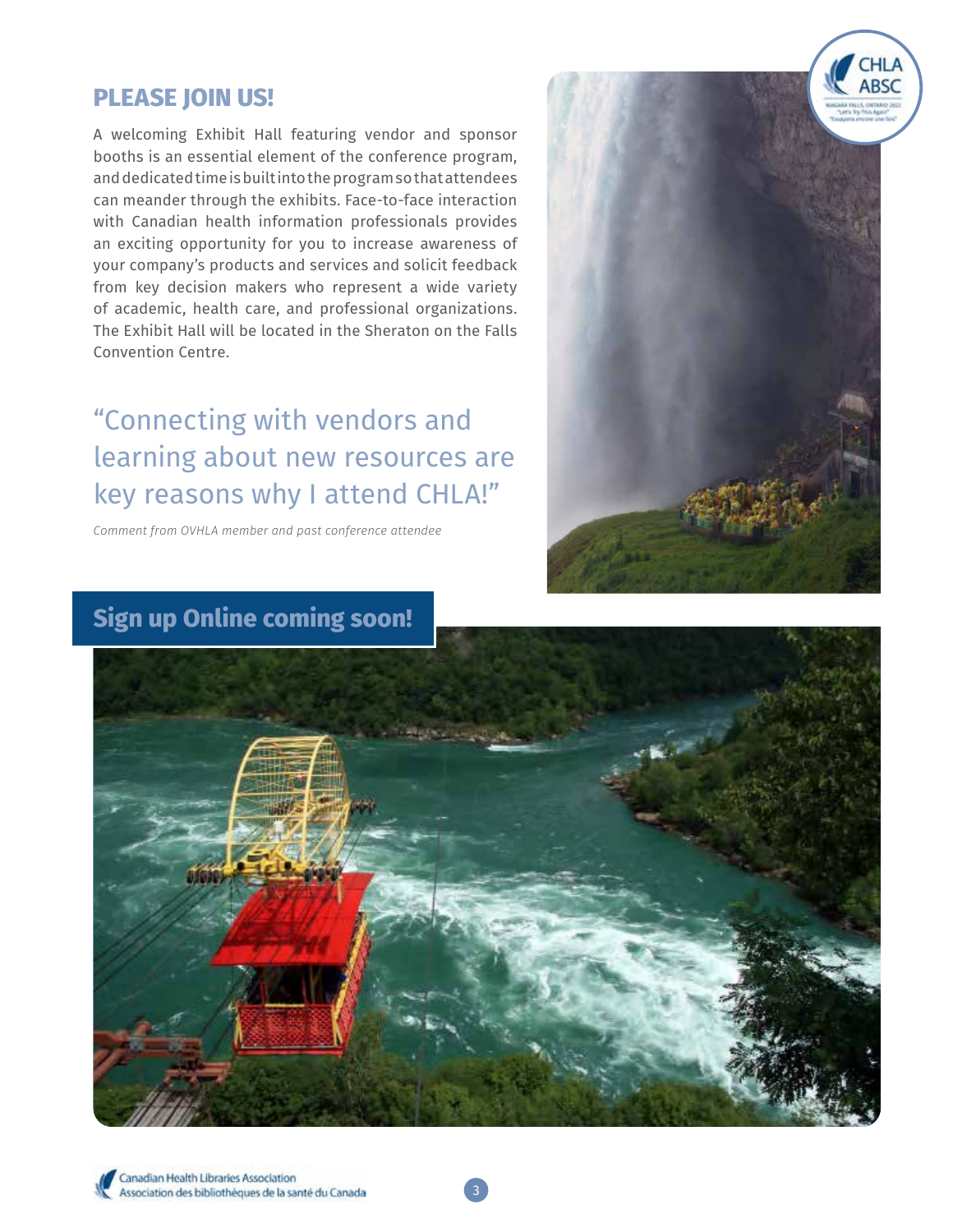**SPORSHIP OPPORTUNITIES** an exhibitor, we invite you to consider sponsoring a specific event as part of the conference program. A variety of sponsorship levels are available to meet your budget.

4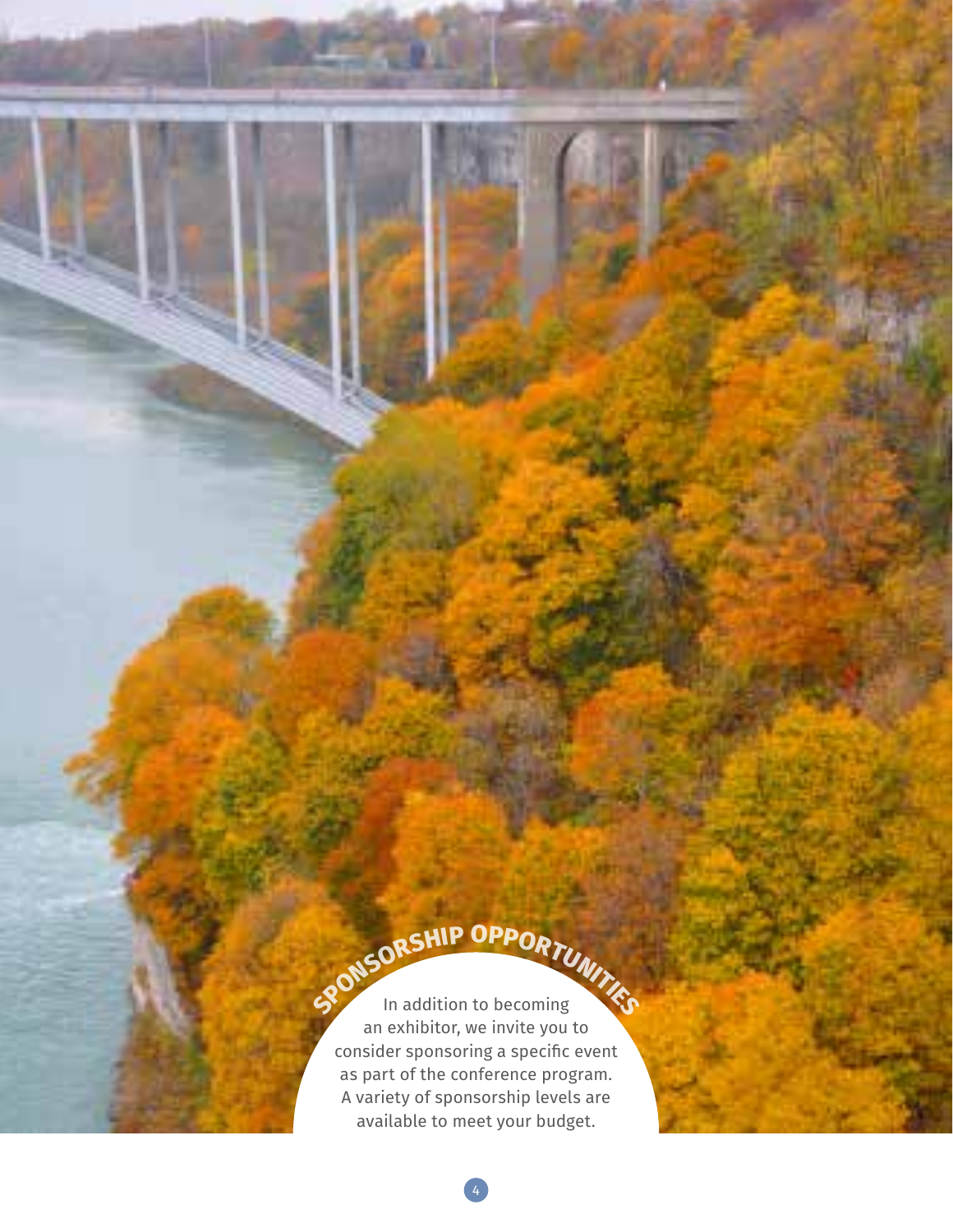

# **ALL SPONSORS will receive the following:**

**(in addition to the specific benefits outlined in each sponsorship level)**

- $\supset$  Company logo and link on the conference website
- $\supset$  Verbal public recognition during the conference (both in person and hybrid)
- ◯ Company logo on sponsorship signage (size of logo linked to sponsorship level) and virtual platform
- $\supset$  Recognition in the conference program

# **PLATINUM Sponsorship** *\$5,000*

#### **Benefits of the PLATINUM sponsorship package include:**

- $\supset$  One complimentary booth in the exhibitor hall, with first choice of booth location
- $\supset$  One complimentary virtual booth
- $\supset$  One complimentary virtual conference registration for sponsor representatives
- $\supset$  Two complimentary exhibit hall passes for additional booth staff (access to exhibit hall only)
- **◯** One complimentary Vendor Update time slot
- $\supset$  Opportunity to give a brief address to attendees of the Awards Banquet
- Recognition in the conference issue of the *Journal of the Canadian Health Libraries Association / Journal de l'Association des bibliothèques de la santé du Canada*
- $\supset$  Name badge recognition indicating sponsorship level
- $\supset$  The most prominent positioning in all sponsorship announcements and listings both in person and online platform
- $\supset$  Logo on CHLA conference website page linked to your website
- $\supset$  Recognition as sponsor of one concurrent session of your choice
- $\supset$  Eblast sent to delegates (that have opted in) prior to conference
- $\supset$  Social media recognition

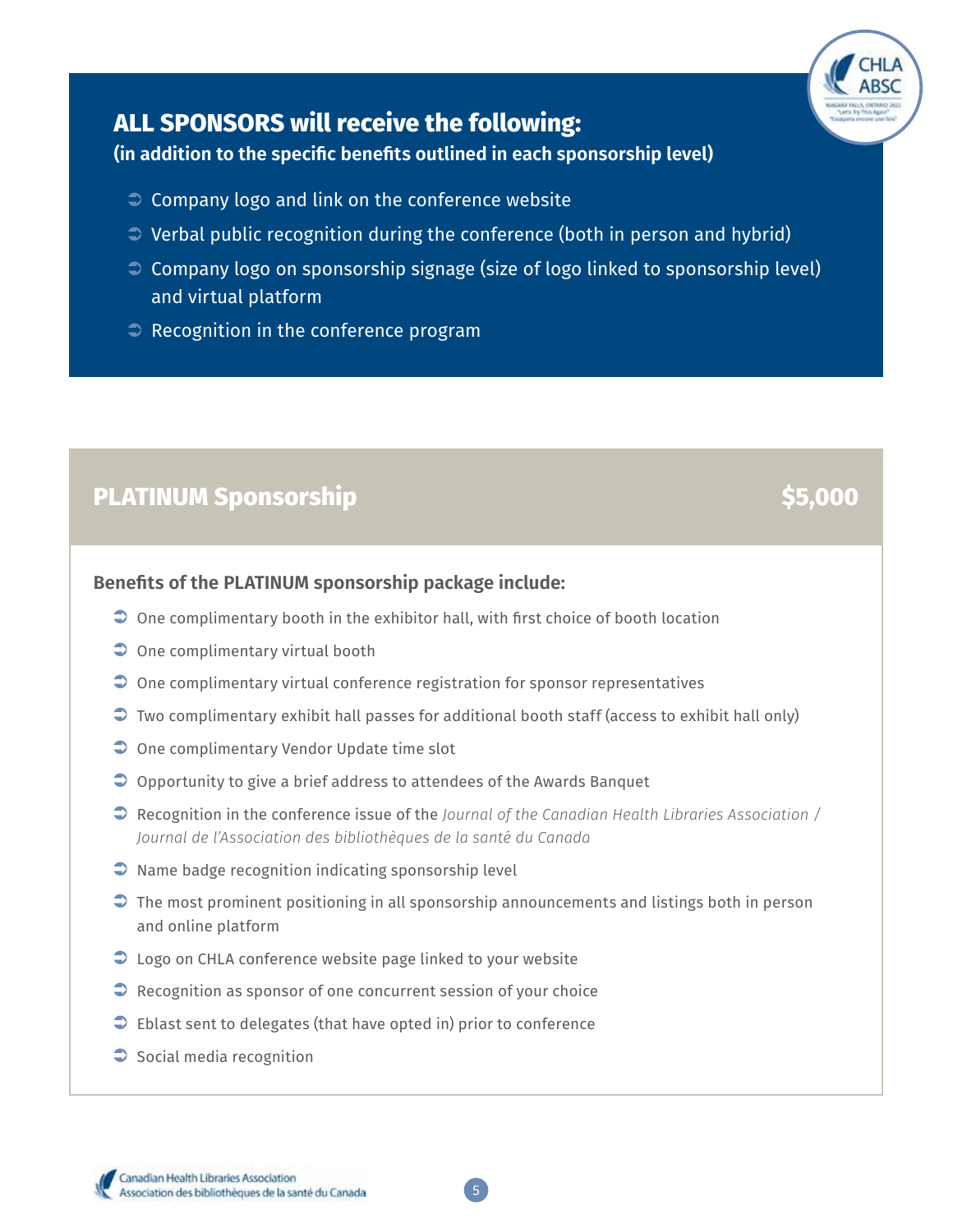# **GOLD Sponsorship \$2,500**

#### **Benefits of the GOLD sponsorship package include:**

- $\supset$  One complimentary booth in the exhibitor hall, with second choice for booth location
- $\supset$  One complimentary virtual booth
- $\supset$  One complimentary virtual conference registration for sponsor representatives
- $\supset$  One complimentary exhibit hall passes for additional booth staff (access to exhibit hall only)
- Recognition in the conference issue of the *Journal of the Canadian Health Libraries Association / Journal de l'Association des bibliothèques de la santé du Canada*
- $\supset$  Name badge recognition indicating sponsorship level
- $\supset$  The most prominent positioning in all sponsorship announcements and listings
- $\supset$  Logo on CHLA conference website page linked to your website
- $\supset$  Eblast sent to delegates (that have opted in) prior to conference
- $\supset$  Social media recognition

# **SILVER Sponsorship \$1,000**

#### **Benefits of the SILVER sponsorship package include:**

- Recognition in the conference issue of the *Journal of the Canadian Health Libraries Association / Journal de l'Association des bibliothèques de la santé du Canada*
- $\supset$  Prominent positioning in all sponsorship announcements and listings and promotional brochures
- $\supset$  Social media recognition
- $\supset$  One complimentary virtual booth
- $\supset$  One complimentary virtual conference registration
- $\supset$  Logo on CHLA conference website linked to your website

# **BRONZE Sponsorship \$500**

- $\supset$  Logo in promotional materials
- $\supset$  Logo in virtual platform
- Logo on CHLA conference page of website linked to your website
- $\supset$  Social media recognition



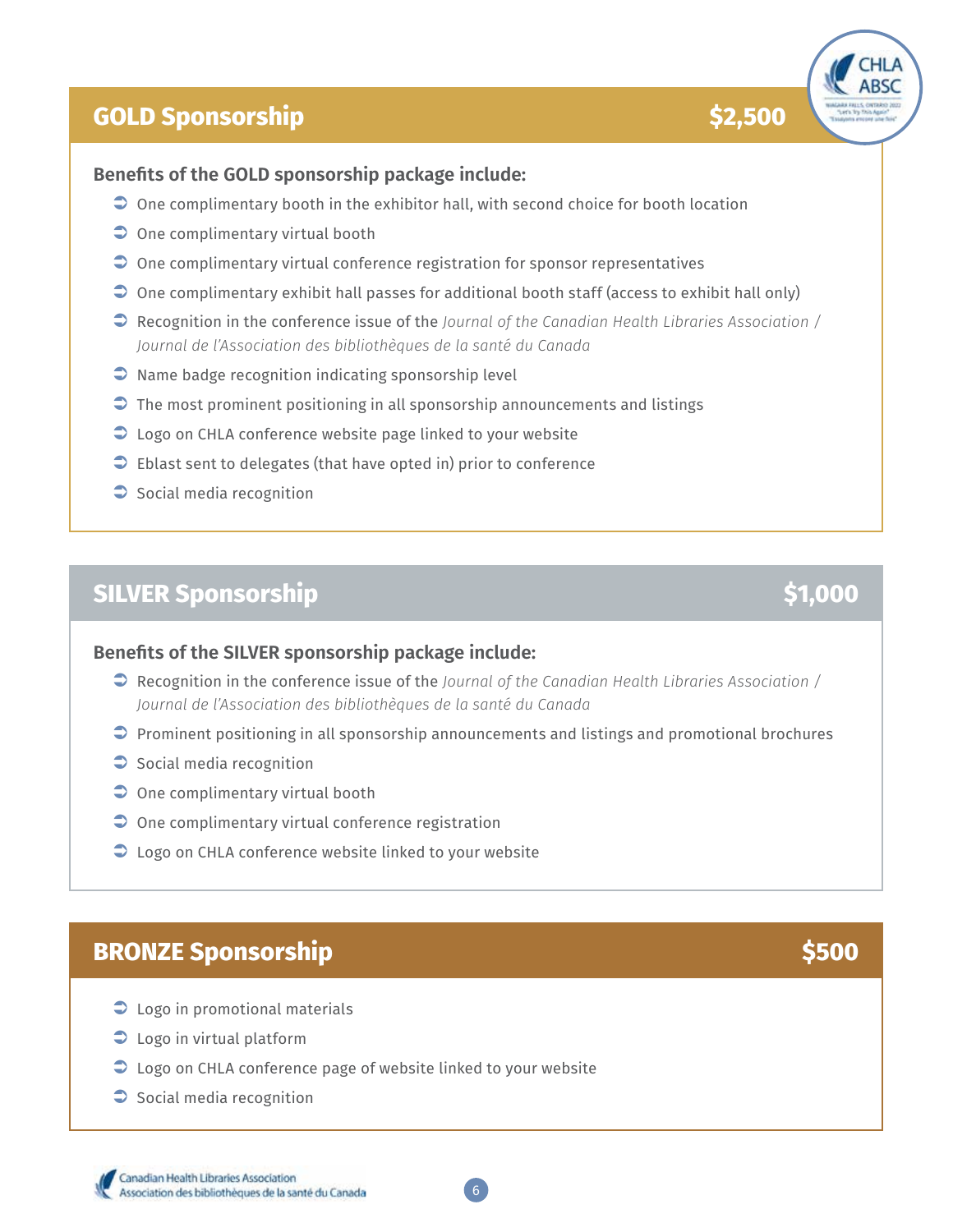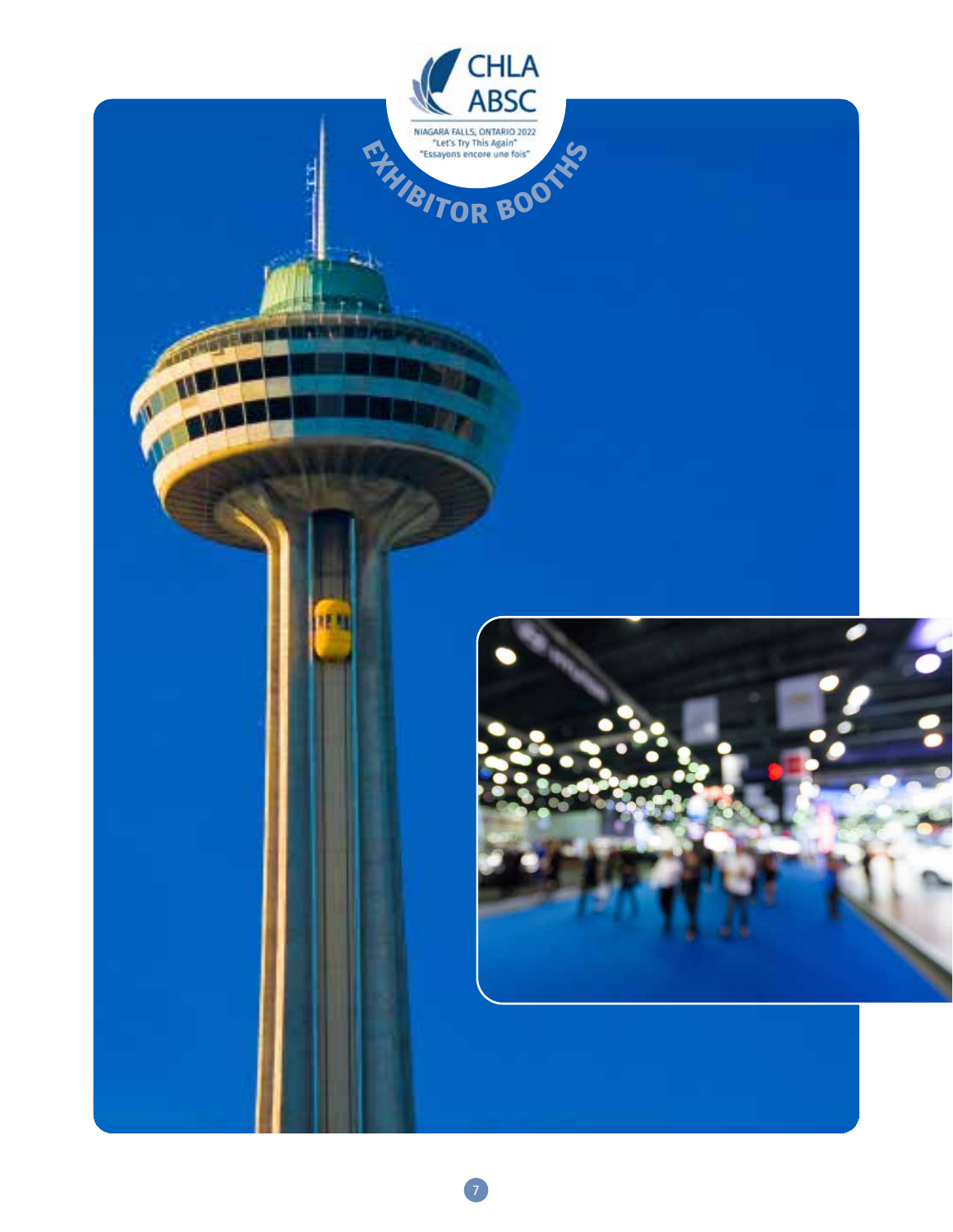# **EXHIBITOR BOOTHS:**

| <b>Display Period:</b>      | SATURDAY JUNE 11, 2022 · 10:15 - 5:00<br>SUNDAY JUNE 12, 2022 · 9:30 - 3:15                                                                                                                                                                                                                                                                                        |
|-----------------------------|--------------------------------------------------------------------------------------------------------------------------------------------------------------------------------------------------------------------------------------------------------------------------------------------------------------------------------------------------------------------|
| <b>Exhibit Booth Space:</b> | Exhibit Booth Space includes one standard skirted table, 2 chairs, electrical<br>access (power extra charge) and basic wireless internet. Open concept space<br>with no draping on sides and back of booth spaces. Also includes virtual<br>exhibit booth.                                                                                                         |
| <b>On-site Booth Costs:</b> | EARLY BIRD - UP TO APRIL 1, 2022 · \$1,500<br>AFTER APRIL 1, 2022 · \$2,000                                                                                                                                                                                                                                                                                        |
| <b>Virtual Booth Costs:</b> | EARLY BIRD - UP TO APRIL 1, 2022 · \$750<br>AFTER APRIL 1, 2022 · \$1000                                                                                                                                                                                                                                                                                           |
| <b>Benefits:</b>            | Company name and booth number are listed in Official Program. Each<br>booth booking includes one full conference registration (includes access<br>to all events) and one Exhibit Hall pass for an additional booth staff<br>(access to Exhibit Hall only). Additional full conference registrations or<br>booth staff Exhibit Hall passes are available for a fee. |
| <b>Move-In-Period:</b>      | Saturday June 11, 2022 · 7:00 - 10:00 am                                                                                                                                                                                                                                                                                                                           |
| <b>Move-Out-Period:</b>     | Sunday June 12, 2022 · 4:00 - 6:00 pm                                                                                                                                                                                                                                                                                                                              |
| <b>Other Services:</b>      | Basic WIFI and access to electrical are included. Order forms for materials<br>handling, advance show receiving, transportation, power and customs<br>brokerage services will be included in the Exhibitor Services Manual.                                                                                                                                        |

#### **Events Held In The Exhibit Hall**

4 refreshment breaks and 2 lunches.

### **Best Swag Contest And Exhibitor Draws**

Conference attendees will have an opportunity to vote for the 'Best Swag' from Exhibitors. The Exhibitor voted to have the Best Swag will receive bragging rights and \$500 off their Exhibitor booth fee at the 2021 conference.

Exhibitors are also encouraged to offer a prize draw at their booth (e.g. an item, discount, or service). Draws can be scheduled during the final break in the Exhibits Hall. Each Exhibitor will have the opportunity to draw the winner for their respective booth.

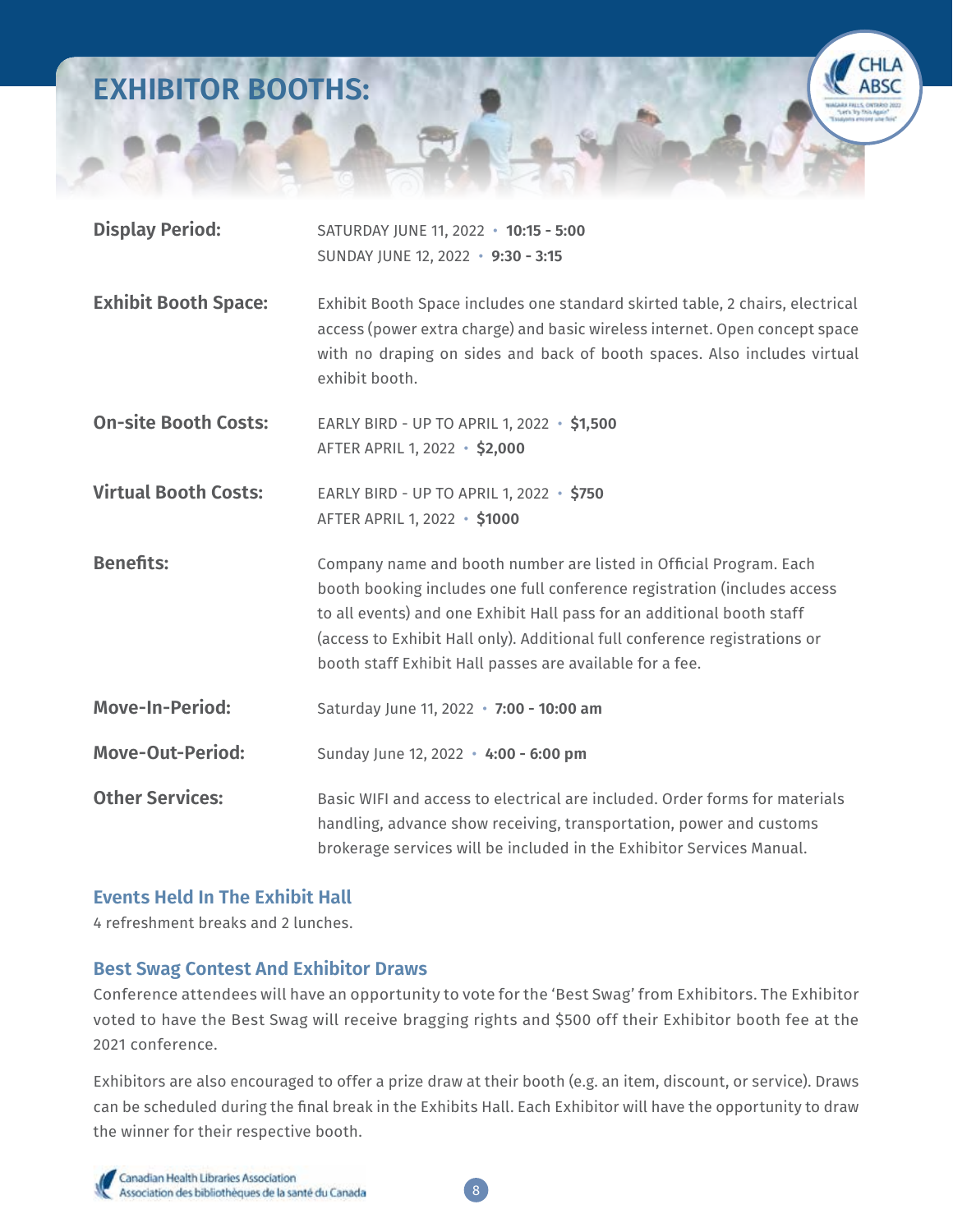# **VENDOR UPDATES**

During a dedicated Sunrise session, attendees will have the opportunity to hear brief highlights about what's new from a series of participating vendors. Each exhibitor is limited to one fifteen (15) minute session, and only 7 time slots are available, so sign up soon to ensure your spot at this popular event!

- **●** Booked on a first-come, first-served basis
- $\supset$  Limited to fifteen (15) minutes in length
- $\supset$  Scheduled on Sunday, June 12, 2022 (7:30 am 9:30 am)

**Session fee: \$350** (Fee waived for Platinum level sponsor) As part of the official program, participating vendors will be listed in association with the event.

# **ADVERTISING**

### **Conference Program:**

Available on the Conference website and viewed by all potential delegates.

- **¼ page ad: \$200**
- **½ page ad: \$300**
- **Full page ad: \$500**

#### **Deadline: April 15, 2022**

A file of the ad must be provided and should be in high resolution .gif, .tif, .bmp format.

### **Email Blast Service:**

An excellent way to distribute your special offers, invitations or other information to conference attendees.

- **One: \$250**
- **Two: \$400**

# **Sign up Online coming soon!**





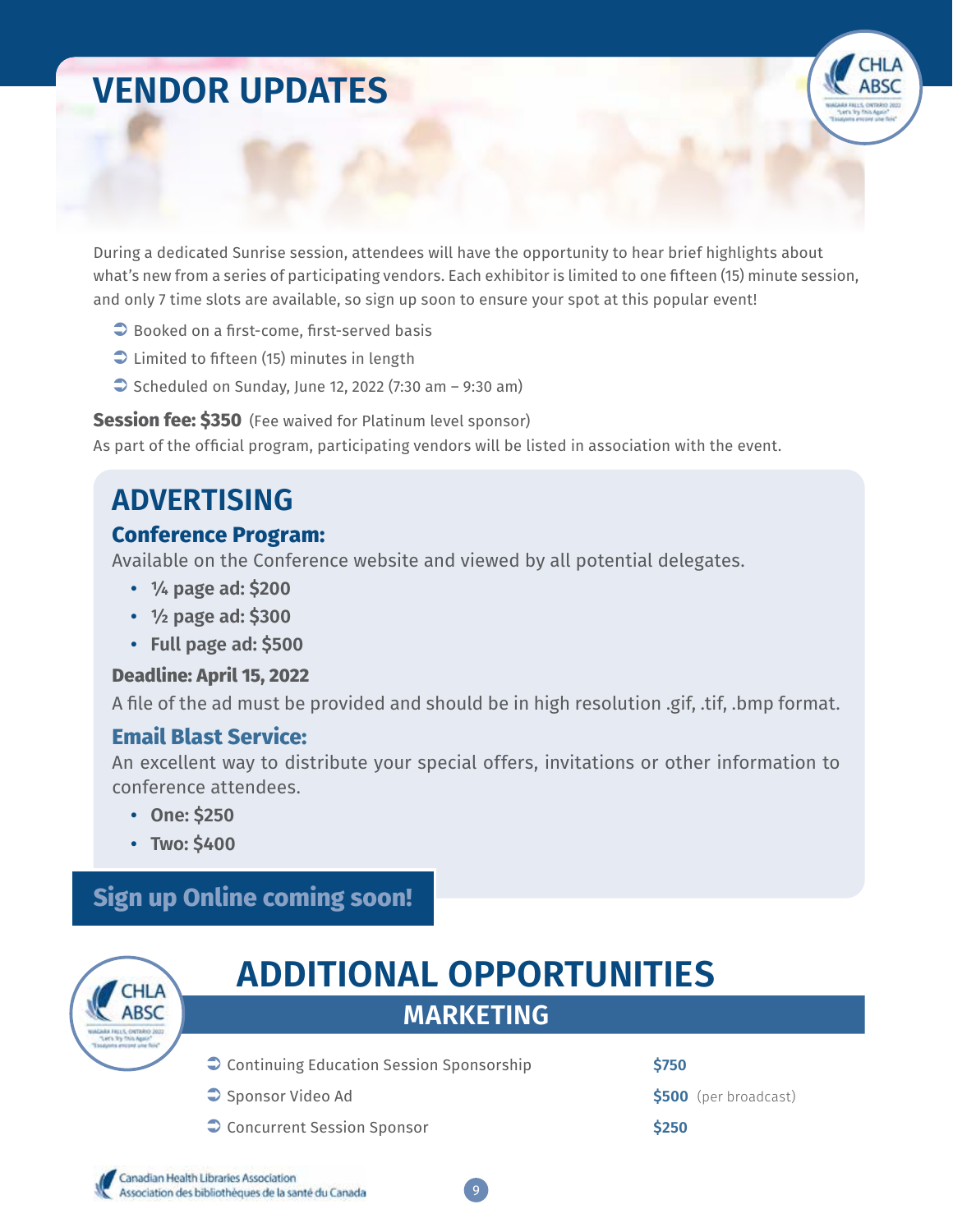# **CONFERENCE AND ACCOMMODATIONS**

ABSC

The 2022 Conference will be held at the **Sheraton Fallsview** hotel at the base of Clifton Hill.

The host hotel is the **Sheraton Fallsview** (5875 Falls Avenue, Niagara Falls, ON L2G 3K7) **www.sheratononthefalls.com** phone: **905 374-4445**

### **MAY 4 - DEADLINE FOR RESERVATIONS**

City View: \$189

### Falls View: \$229

Rooms include complimentary wifi, unlimited local calls, beer tasting for 2 at Niagara Brewing Company, accommodation & tourisms attraction), E-Portrait at Hershey's Chocolate World, and 2 bottles of water per day.

# **ABOUT THE CONFERENCE**

**[CHLA Annual Conference](https://www.chla-absc.ca/annual_conference.php/)**

**ABOUT NIAGARA FALLS [Niagara Falls Tourism](https://www.niagarafallstourism.com)**

# **ANY QUESTIONS?**

Please contact: **Partner Relations Officer Juanita Richardson JRichardson@Michener.ca**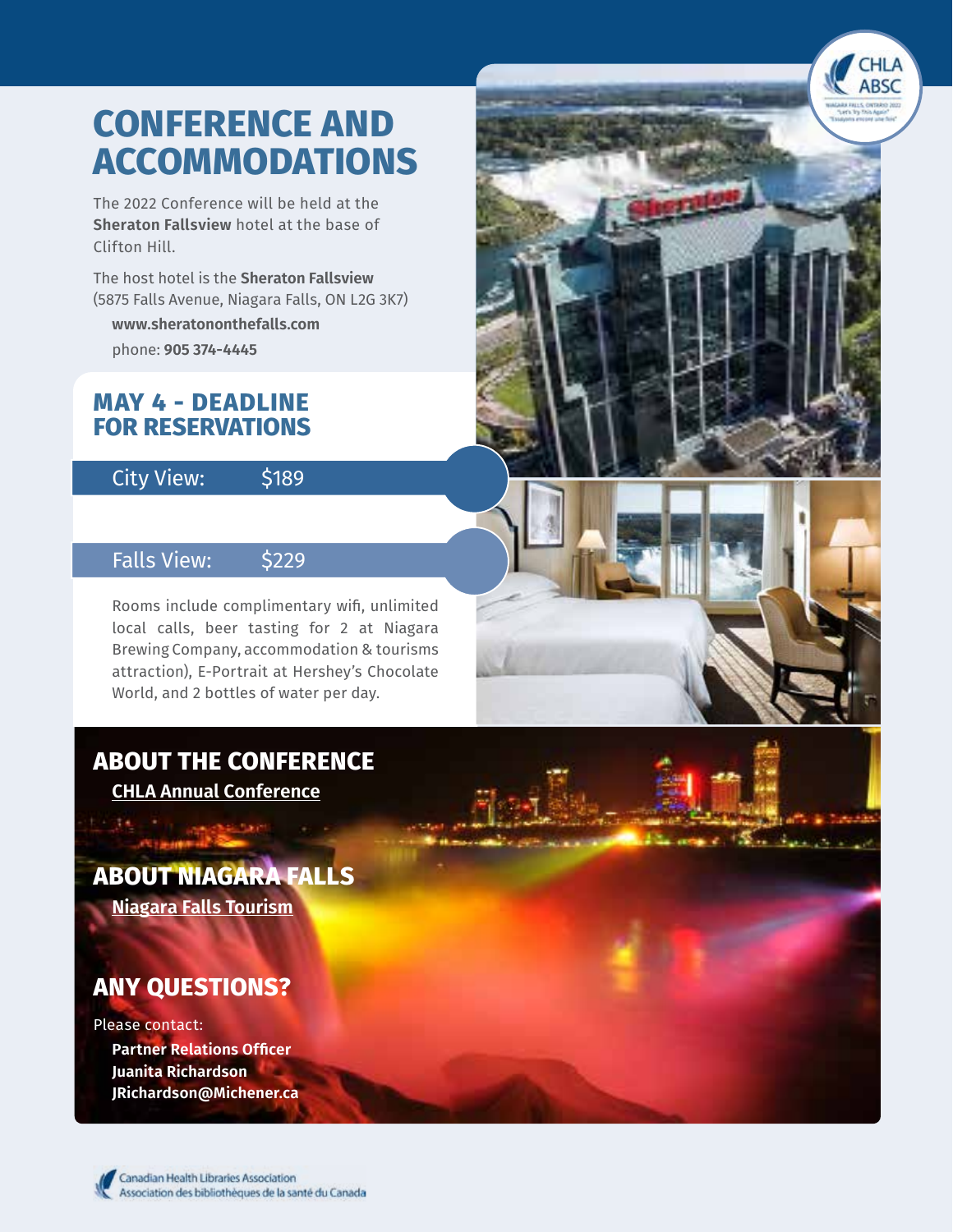# **Terms And Conditions Of Contract For Exhibits**

- **1.** The Exhibitor agrees to abide by all regulations and rules adopted by the Organizing Committee, and agrees that the Organizing Committee shall have the right to amend and add to or delete from any and all rules and regulations at any time, in the sole discretion of the Organizing Committee.
- **2.** All electrical wiring and outlets used by the Exhibitor in excess of the standard  $1 - 15A$ electrical outlet shall be at the Exhibitor's sole risk and expense. All operating electrical equipment used in the exhibit must have C.S.A. or equivalent power authority approval.
- **3.** Space contracted by the Exhibitor may not be sublet or assigned to any third party without the prior written permission of the Organizing Committee or its appointed agents, which permission may be withheld for any reason whatsoever in the sole discretion of the Organizing Committee.
- **4.** The exhibitor will be solely liable for and will Indemnify and hold harmless the Organizing Committee for CHLA/ABSC 2020, AssociationsFirst, and the Sheraton on the Falls from any indirect, direct, special or consequential losses or damages whatsoever occurring to or suffered by any person or company, including, without limiting the generality of the foregoing, exhibitor, other exhibitors, the organizing committee, official show contractors, the owner of the building and their respective agents, servants and employees and members of the public attending the show, either on the said space or elsewhere if said loss or damages arose from or were in any way connected with exhibitor's occupancy of said space or exhibitor's participation in the show.
- **5.** The exhibitor is solely responsible for the placement and cost of insurance related to its participation in the show.

11

- **6.** It is understood that the Organizing Committee or its appointed agents have sole discretion in the assignment of display spaces. The Organizing Committee reserves the right to alter or change the Exhibitor's assigned location at any time if deemed by the Organizing Committee in its sole discretion to be in the best interests of the Show.
- **7.** The Organizing Committee or its appointed agents reserves the right at any time to reject, prohibit, alter or remove exhibits or any part thereof, including printed materials, product, signs, lights or sound, and to expel exhibitors or their personnel if, in the Organizing Committee's sole opinion, their conduct or presentation is objectionable to other show participants.
- **8.** The exhibitor agrees to confine its presentation Within the contracted space only, and within the maximum height set by the show rules and regulations and to maintain staff in the assigned display space during show hours.
- **9.** All goods shipped to the show must be clearly marked with the name of the exhibitor and the number of its allocated space. Goods must not be shipped to the Show with shipping charges to be paid on arrival as these will not be accepted by the Organizing Committee. The Organizing Committee assumes no responsibility for loss or damage to goods belonging to the exhibitor before, during the period of the show, or after its closing.
- **10.** The exhibitor agrees that no display may be dismantled nor may any goods be removed during the entire duration of the show. The exhibitor also agrees to remove its exhibit, equipment and appurtenances from the show premises by the final move-out time limit, or in the event of failure to do so, the Exhibitor agrees to pay such additional costs as are incurred by the Organizing Committee as a result of the exhibitor's failure to move out prior to the time limit.